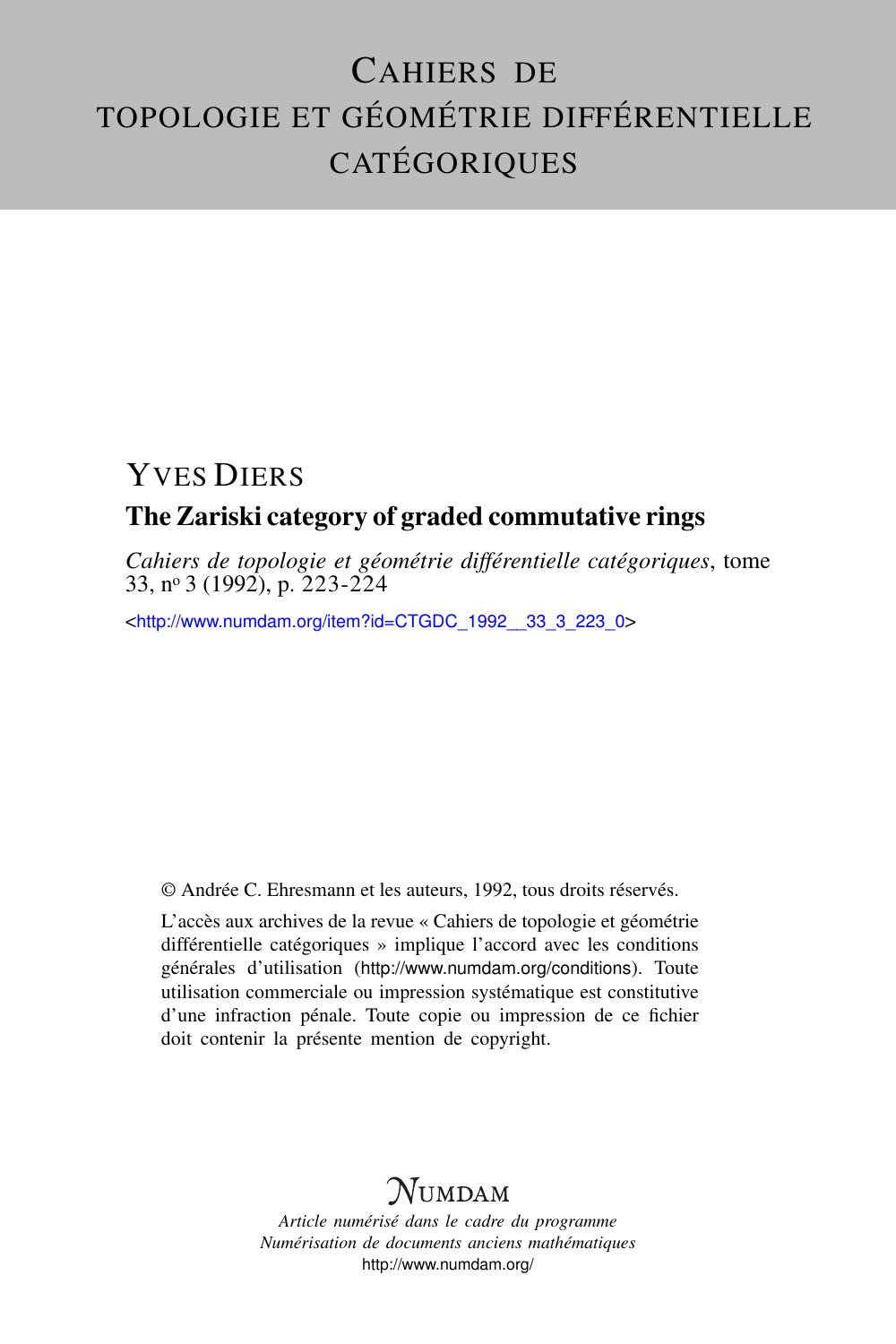# The Zariski category of graded commutative rings

#### Yves Diers<sup>1</sup>

RÉSUMÉ : La théorie des catégories de Zariski donne un cadre général pour le développement de l'algèbre commutative et la géométrie algébrique. On montre ici comment cette théorie générale s'applique avec succès à l'algèbre commutative graduée, par exemple à l'étude des corps gradués algébriquements clos.

The theory of Zariski categories was introduced in the book: "Categories" of commutative algebras" (Oxford University Press, 1992) in order to provide a general framework for commutative algebra and algebraic geometry. We show that this general theory applies with some success to graded commutative algebra. For example, on algebraically closed graded fields, it gives better results than the classical theory.

We focus on the category GradCRng of graded commutative rings since other categories of graded commutative algebras can be derived directly from it. We prove that **GradCRng** is a Zariski category which is linked by many morphisms of Zariski categories to the Zariski category CRng of commutative rings. The category **GradCRng** is isomorphic to the category of coactions of a cogroup in CRng, while CRng is equivalent to a coslice category of GradCRng.

The general theory defines the notions of simple objects and algebraically closed simple objects, predicts that any simple object has an algebraically closed simple extension, and states a good Nullstellensatz with respect to any algebraically closed simple object. On the other hand in their book: "Graded ring theory", Năstăsescu and Van Oystaeven describe graded fields and their graded algebraic closure, and state a weak Nullstellensatz. It turns out that the two notions of algebraic closeness are different. We prove that

<sup>&</sup>lt;sup>1</sup>Université de Valenciennes